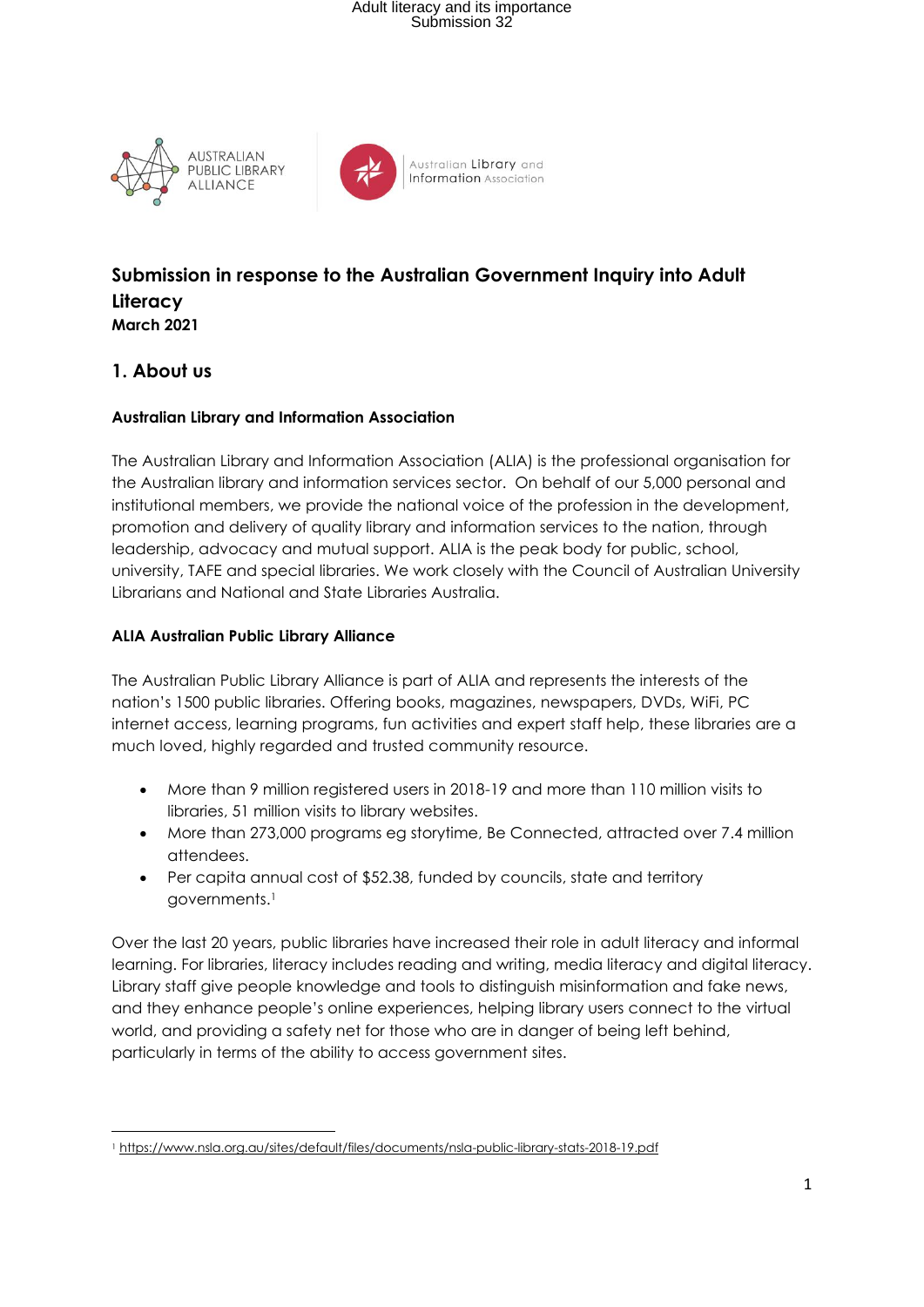## **2. Libraries bring lifelong learning to the people who need it most**

There is a public library in most communities across Australia and each one demonstrates that there is not only a need for lifelong learning, there is also a keen appetite for it. Libraries run more than 270,000 programs each year, ranging from rhyme-time for toddlers to Tech Savvy Seniors classes for older Australians. Participants can build their own computer, learn coding and robotics, find out about keeping chickens in their backyard or how to research family histories, use a 3D printer, build new worlds with Minecraft – and much more. There are bi-lingual story-times for families whose first language isn't English; there are Deadly Digital sessions for Indigenous communities and there are English conversation classes for new arrivals. These courses are free at the point of delivery, putting them within the reach of everyone; unlike formal education, where increased costs have priced out of the market those who most need the support.

Library programs attract all ages and participation is driven by a number of factors. Literacy is at the core, whether it is introducing children to the joy of books, or helping adults pick up the reading ability they missed out on at school. For some, it's about updating or developing new skills, which will help them find employment or improve their career prospects. For others, it's about keeping their brain active post-retirement. Many turn to the library to help them stay on top of the new technologies, which are changing the world around them.

## **3. Libraries support adult literacy in its many forms**

Libraries support the many different literacies including reading, writing, media literacy, STEM, financial and digital literacy. In January 2017, the UNESCO Institute for Lifelong Learning published a policy brief *Using Libraries To Support National Literacy Efforts2*, which said:

'Used strategically, libraries have the potential to play a key role in promoting national literacy efforts, as they are trusted by people in the communities they serve and are in a good position to provide a wide variety of literacy opportunities. Libraries provide literacy resources for children, youth and adults at all proficiency levels, thereby making an enormous contribution to supporting a reading culture and the creation of a literate society. They are also an ideal community space for facilitating intergenerational and family learning'.

Public libraries in Australia provide informal learning opportunities, free, local, at convenient times, from entry level, in community languages, all designed around the needs of library users. A few examples:

- Tech Savvy Seniors<sup>3</sup> is a Telstra program run to improve digital literacy skills for older members of the community, hosted by public libraries in NSW, QLD and Victoria.
- Be Connected<sup>4</sup> is a national program, funded by the federal government, and delivered through libraries around Australia.

<sup>2</sup> https://unesdoc.unesco.org/ark:/48223/pf0000246778\_eng

<sup>3</sup> https://www.telstra.com.au/tech-savvy-seniors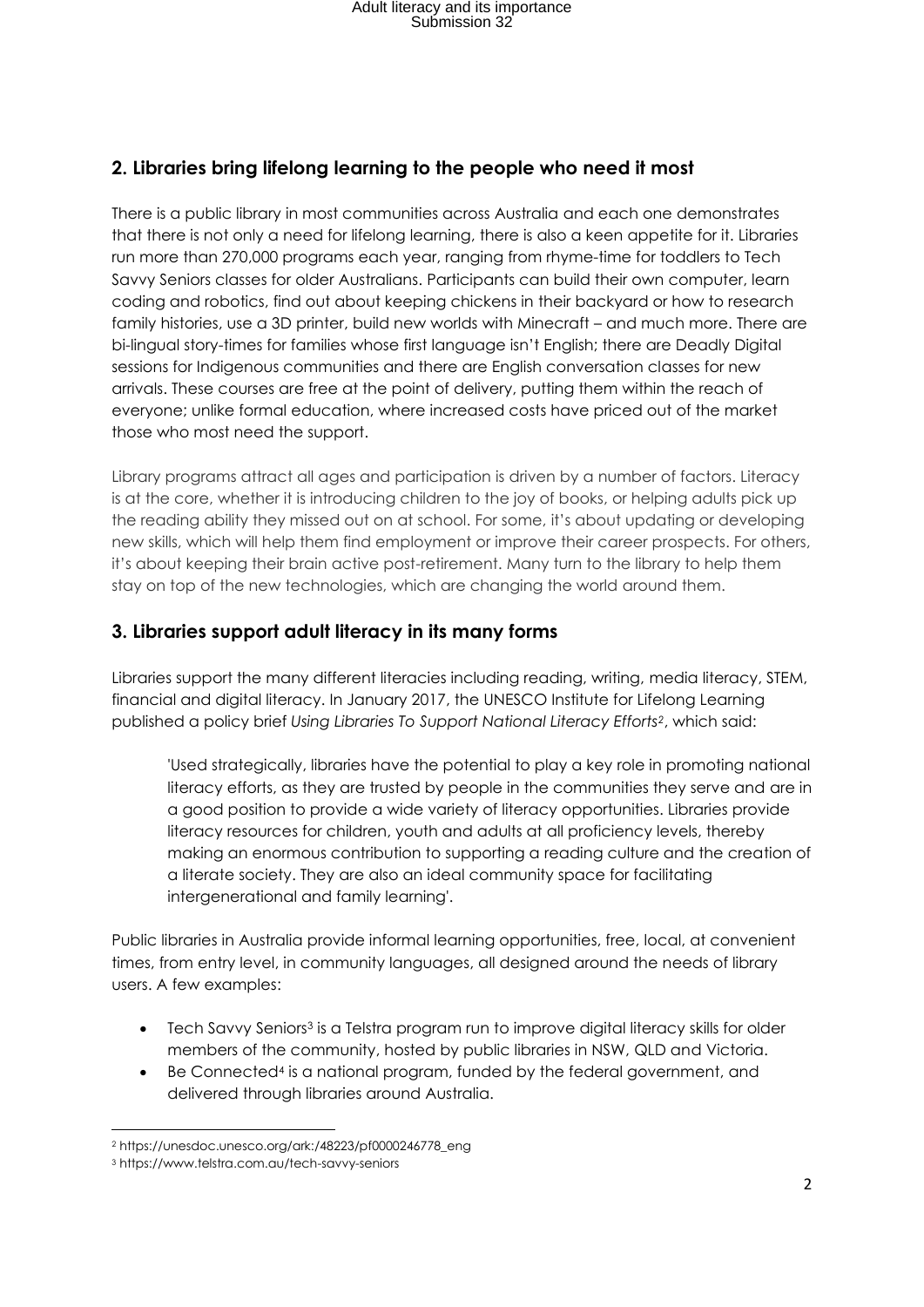# Adult literacy and its importance Submission 32

- Libraries Tasmania<sup>5</sup> has 23 Literacy Coordinators located around the state, supported by 26TEN, Tasmania's strategy for adult literacy and numeracy.
- In 2015, the State Library of Victoria and Public Libraries Victoria<sup>6</sup> published *Reading for All: Adult Literacy*, with six recommendations in terms of strategy, service, partnerships, capacity building, representation and aggregation.
- Libraries ACT discovered a lack of literacy support for English speaking adults in Canberra and has developed a volunteer adult literacy program. This program matches a volunteer tutor with a literacy learner and targets links their literacy learning to their individual needs and motivations.

Literacies build on each other. Digital literacy relies on basic reading and writing skills; media literacy requires reading, writing and digital literacy. Someone may be a highly competent reader but struggle with IT devices and platforms. They may be digitally literate but not have the knowledge and experience to distinguish between genuine information and misinformation.

Libraries help people identify their gaps and put in place easy, convenient ways to gain the skills they need to navigate the digital environment – something which has become even more critical in this COVID-19 environment.

## **4. Libraries make the link between early literacy and family literacy**

Research from around the world has shown that children who are encouraged towards a love of language, stories and books in their early years are more likely to do well at school and develop the literacies they need as adults.

Libraries provide free rhyme time and story times (often in community languages) which are open to all families. Not only does the child benefit from sharing rhymes, songs and stories – parents, grandparents and carers do too. We have found that for adults with low literacy, sharing books with children is a less confrontational way of building their own reading skills.

ALIA is a founder member of the coalition campaigning for a National Early Language and Literacy Strategy<sup>7</sup>, seeking government support to make early literacy a national priority.

## **5. Progressing this important agenda**

In relation to the library activities described in this paper, we would like to see four inclusions in this Inquiry's final report:

1. For the Inquiry to acknowledge the important role of libraries in supporting informal lifelong learning and all forms of adult literacy; making explicit recognition of libraries' position in the adult learning landscape.

<sup>4</sup> https://beconnected.esafety.gov.au/

<sup>5</sup> https://www.libraries.tas.gov.au/literacy/Pages/default.aspx

<sup>6</sup> https://www.slv.vic.gov.au/sites/default/files/Reading-and-literacy-for-all-adult-literacy.pdf

<sup>7</sup> https://earlylanguageandliteracy.org.au/